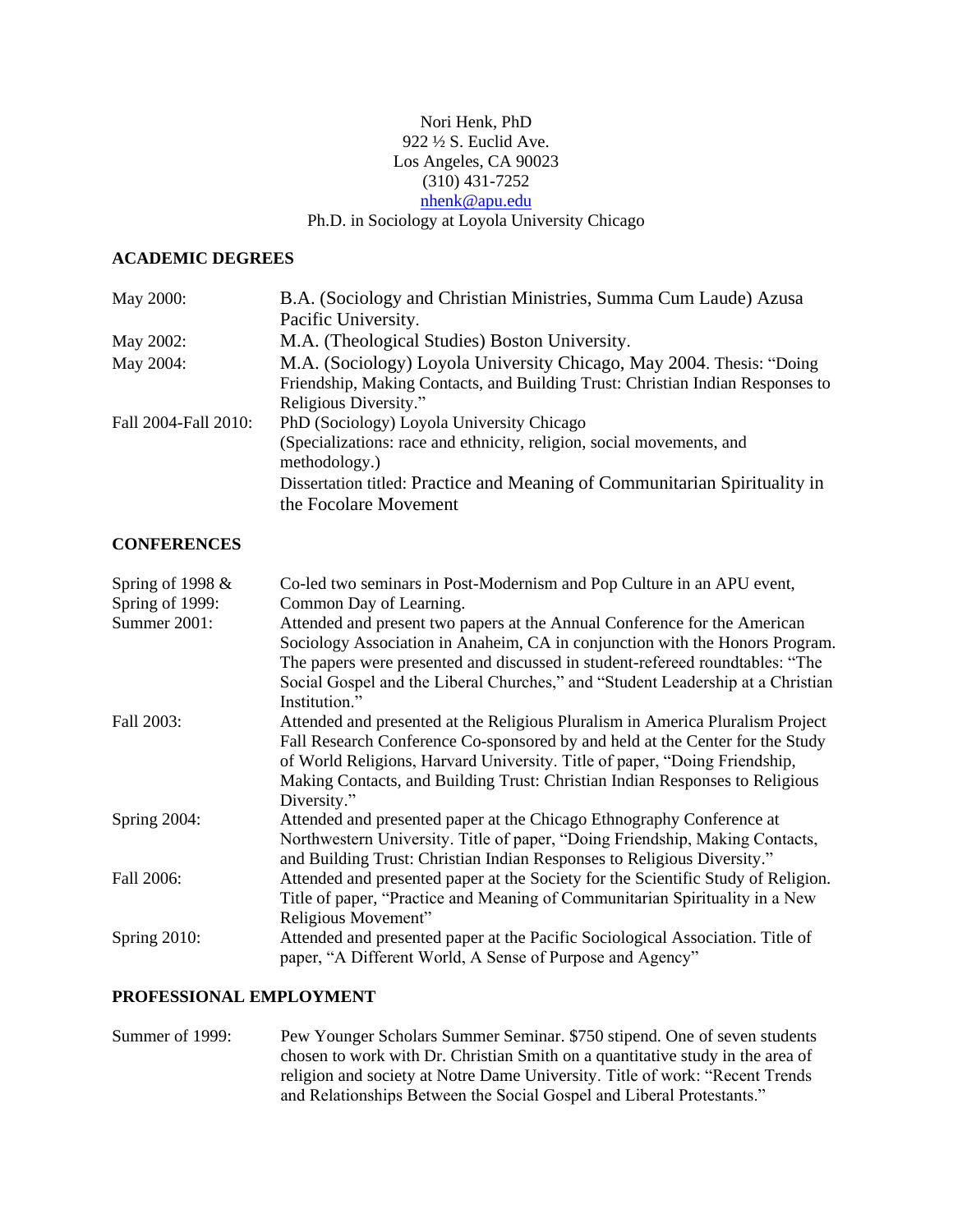| Fall 2000-2002:    | Research assistant to Dr. Peter Berger and Dr. Claire Wolfteich in the School of<br>Theology at Boston University in their forthcoming work "Church and Theology<br>in the Contemporary World."                                                         |  |
|--------------------|---------------------------------------------------------------------------------------------------------------------------------------------------------------------------------------------------------------------------------------------------------|--|
| Summer 2001:       | Research assistance for Dr. Jon Orr's publication, "Religion-Based Employment<br>Discrimination in Charitable Choice: A Guide for the Perplexed" published by<br>the Center for Religion and Civic Culture at the University of Southern<br>California. |  |
| Fall 2002-2004:    | Research assistant to Dr. Fred Kniss at Loyola University Chicago in his<br>forthcoming work, "Religion, Immigration, and Civil Society in Chicago."                                                                                                    |  |
| Summer 2003:       | Research assistant to Dr. Paul Numrich at Loyola University Chicago on his<br>forthcoming work, "The Church Next Door: Christian Congregation Face<br>America's New Religious Diversity."                                                               |  |
| Spring 2004:       | Master's thesis funded by the Pluralism Project, "Doing Friendship, Making<br>Contacts, and Building Trust: Christian Indian Responses to Religious<br>Diversity."                                                                                      |  |
|                    | Fall 2004-Spring 2005: Instructor of "Sociological Perspectives: Introduction to Sociology" at Loyola<br>University Chicago.                                                                                                                            |  |
|                    | Fall 2005-Spring 2006: Instructor of "Religion and Society" at Loyola University Chicago.                                                                                                                                                               |  |
| Fall 2006:         | Instructor of "Social Movements" at Pepperdine University                                                                                                                                                                                               |  |
|                    | Winter 07-Spring 2008: Instructor of Sociology 1 at West Los Angeles College and the hybrid course<br>Sociology 1                                                                                                                                       |  |
| Fall 2008-Present: | Assistant Professor at Azusa Pacific University, currently teaching: Introduction<br>to Sociology; Basic Sociological Theory; Social Movements; Qualitative Social<br>Research Methods; and Senior Seminar: Faith and Social Issues                     |  |

## **PUBLICATIONS**

2008: "Doing Friendship, Making Contacts, and Building Trust: Creating a Christian Indian Community" in the edited volume South Asian Christian Diaspora: Invisible Diaspora in Europe and North America, edited by Knut Jacobsen and Selva Raj

# **PROFESSIONAL ACCOMPLISHMENTS/HONORS**

| 1996-2000:      | President's I scholarship at Azusa Pacific University. A scholarship given for<br>students with at least a 3.7 GPA. |
|-----------------|---------------------------------------------------------------------------------------------------------------------|
| 1996-2000:      | Honors Program at Azusa Pacific University. Twenty students from each class                                         |
|                 | have the opportunity to take honors classes and participate in honors activities.                                   |
| 1997-2000:      | Member of the Pew Younger Scholars Programs. Helping students from                                                  |
|                 | Christian universities to get a higher education.                                                                   |
| 1998-2000:      | Who's Who Among Students in American Universities and Colleges.                                                     |
| Spring 2000:    | Outstanding Senior award in Sociology at Azusa Pacific University.                                                  |
| Spring 2000:    | Outstanding Senior award in Christian Ministries at Azusa Pacific University.                                       |
| Spring 2000:    | Recipient of a full tuition scholarship and stipend at Boston University School of                                  |
|                 | Theology.                                                                                                           |
| Fall 2000-2001: | Elected Vice President of the Boston University School of Theology Union, a<br>student council board.               |
| Fall 2002-2006: | Recipient of the Boston University Hester Beebe Scholarship for higher<br>education.                                |
| Fall 2002-2006: | Recipient of a graduate assistantship from Loyola University Chicago.                                               |